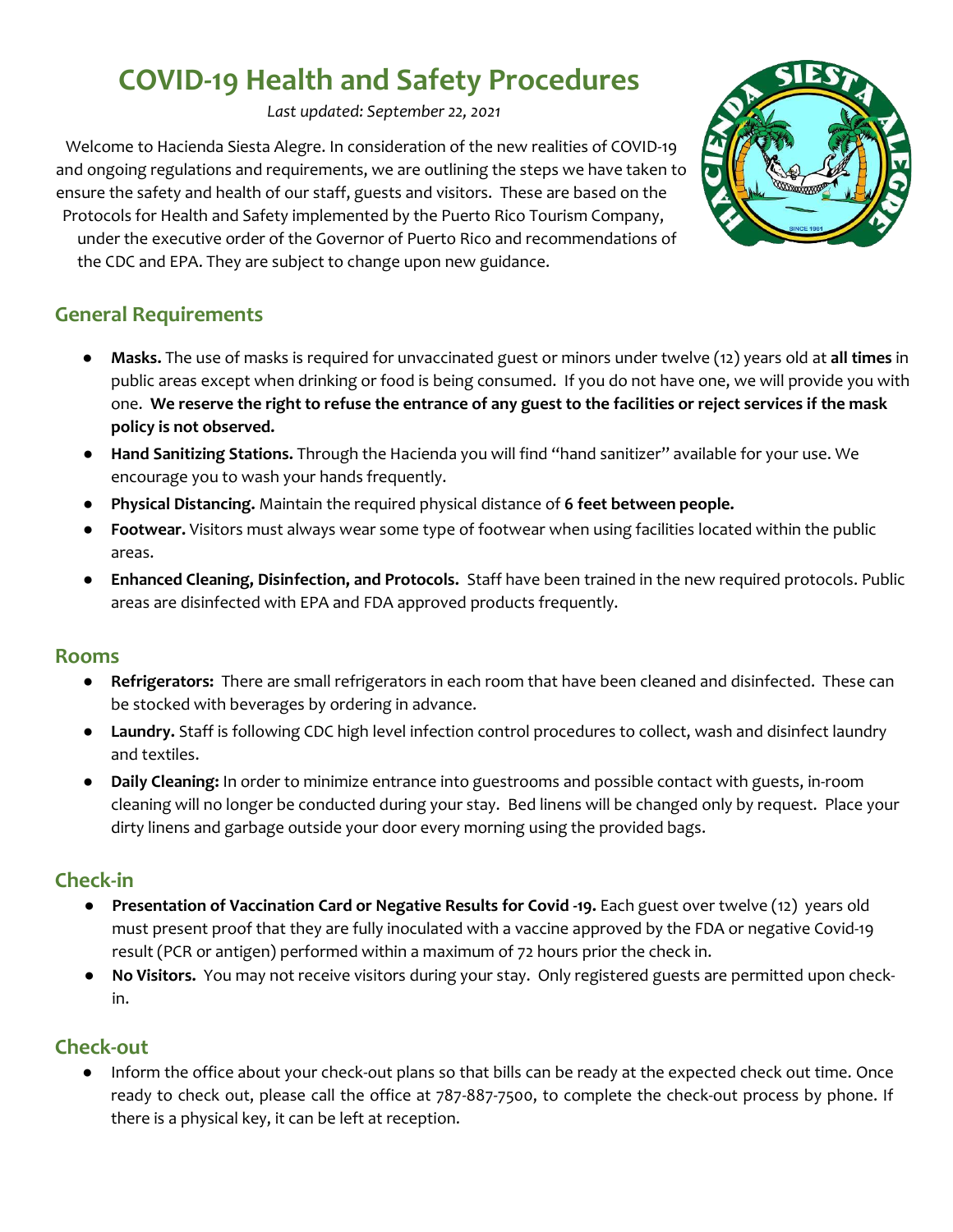## **Pool**

- Maintain social distancing of six feet from non-household members to the extent possible and not to engage in any unnecessary physical contact in the pool.
- Wash hands often or use sanitizer upon entry into the pool facility.
- Disinfecting wipes and hand sanitizing station is available for your use at the pool
- We are cleaning the pool and furniture with EPA approved cleaning agents.
- Do not share towels with other guests- we will provide additional towels upon request.

## **Breakfast**

- Guests are encouraged to wash or sanitize their hands before seating
- Related diners (i.e. family members, couples) can be seated together at one table
- Tables and seating areas have been spaced with a minimum of 6 ft. distancing.
- All place settings, cutlery, and condiments will be brought to you once seated.

# **Weddings/Events**

- **Presentation of Vaccination Card or Negative Results for Covid -19.** Each guest over twelve (12) years old must present proof that they are fully inoculated with a vaccine approved by the FDA or negative Covid-19 result (PCR or antigen) performed within a maximum of 72 hours prior the check in.
- **Masks**. According to the recent Executive Order, the use of masks is required for **unvaccinated guest or minors under twelve (12) years old at all times**. In case that the event has **50 guests or more, all guests are required to use the mask at all times (vaccinated or unvaccinated)**. Exceptions: Guests are allowed to remove their mask at the time of consuming food or drink. If you do not have one, we will provide you with one. **We reserve the right to refuse the entrance of any guest to the facilities or reject services if the mask policy is not observed.**
- You agree to voluntarily assume the risks of exposure and infection and relieve Hacienda Siesta Alegre from any liability.
- Minors of under twelve (12) years old are **not allowed** in any event of 500 guests or more.

#### **Wellness Check for all attendees**

- If you or a member of your family begins to feel unwell during your event it is important that you notify the paramedic to help you seek medical attention immediately.
- They will be making you fill out a safety sheet.

#### **Timing of Event**

● According to the recent Executive Order, we are ordered to close all operations from 12:00am until 5:00 am. **The event must end before 11:00 pm so that all our employees and clients arrive safely at their respective homes.** This can result in a fine of up to \$ 5,000 or up to 6 months in jail. **The communal areas will close at 11:00 pm.**

#### **The Bar (as operated by Hacienda Siesta Alegre)**

- When ordering at the Bar, each guest must keep the **6 feet away.**
- Items such as napkins, straws, glasses, ice, and condiments will not be accessible. The bartender will be in charge of providing them.
- Self-service beverage stations are allowed as long as diners do not use communal utensils or dispensers. Glasses must be clean and unused. Diners alone they can touch their glass. They are not allowed to touch the machine, buttons, vase handle, jug or dispensing unit.